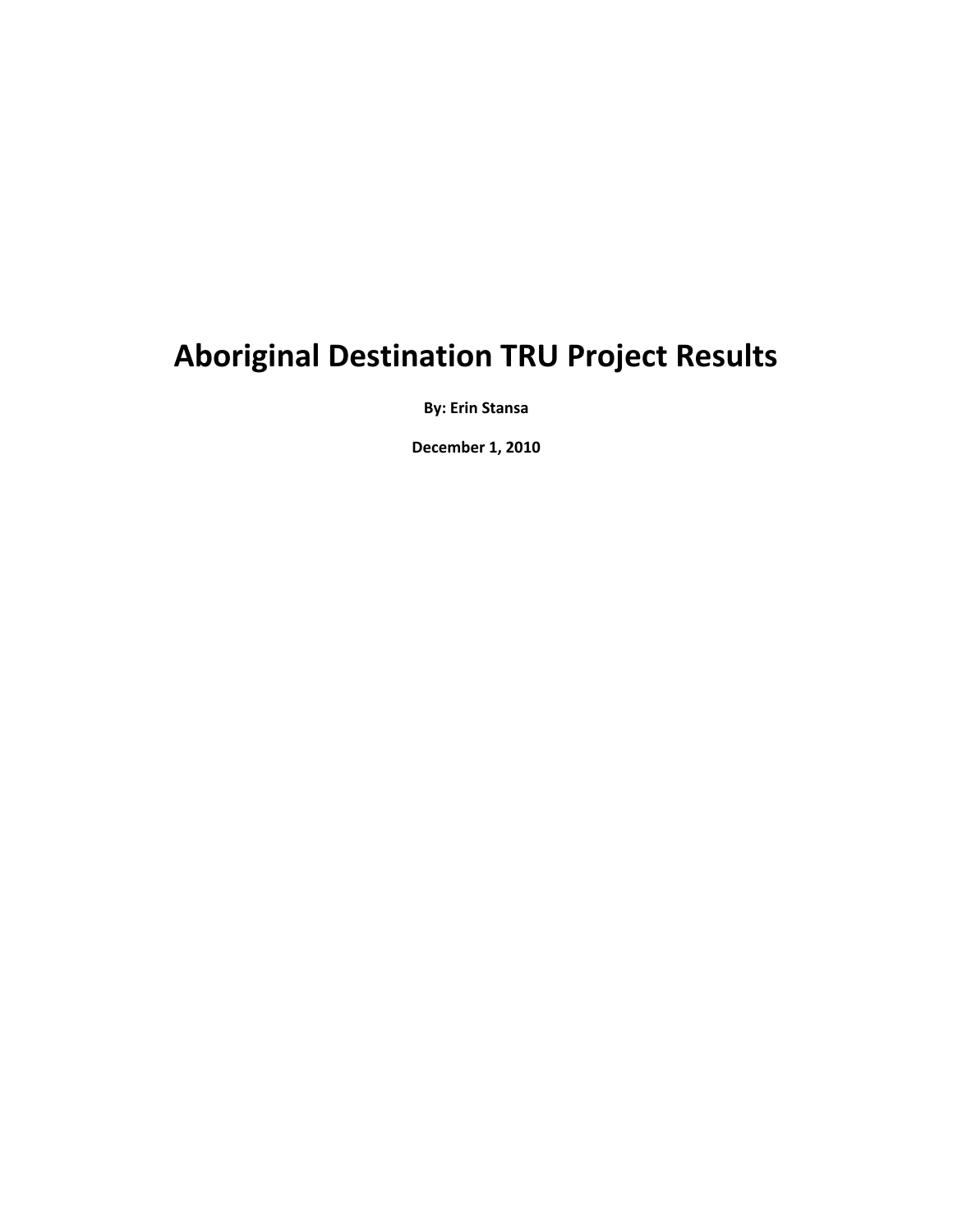# **Aboriginal Destination TRU Project Results**

This is the feedback received from the Aboriginal Transitions day held on November 18, 2010. Students from various schools participated in the survey and were asked the following question:

*"Imagine that you are in charge of engaging new Aboriginal TRU students fresh out of high school in campus life and learning. What courses, programs, campus activities, facilities, services and other things for students would you create in order to make TRU their first choice as a university destination?"*

I have stated all of the feedback word for word from the students and then separated by school. As for the chart, there are specific themes that have been identified by the question posed to the students. The themes are categorized as the following: **Courses, Programs, Campus Activities, Facilities, Services and Other.** The data is color coordinated by school listed directly under the appropriate theme. I apologize for the bright and hard to read words-it was a challenge finding that many colors!

# **Sahali Secondary**

- Celebrate Metis people have events that include Metis (aboriginal) gatherings.
- I would like to see a student lounge for aboriginal students to get together and a computer centre. When I get into university I would like to join in clubs so that I can make more friends and to stay fit. Music centre, maybe even drumming; inter-mural sports, hockey teams, hip hope teaching, etc.
- I would like sports teams like floor hockey, lacrosse, etc. Music groups, maybe even drumming. Friendship centre-a place to make friends.
- Bring attention to Metis culture and services.

# **Chase Secondary**

- Get my degree in Arts and take Culinary Arts.
- Play hockey or sports.
- Sports teams, I want to run with the Pack. I want to take Culinary Arts.
- The courses I would take are Bachelor of Natural Resources Science, Fine Arts, Culinary Arts, maybe Horticulture.
- Be a mechanic.
- If I was fresh out of High School, I would find myself a trade's course, maybe a Iron Worker.
- Introductory sports game between all new students and a BBQ.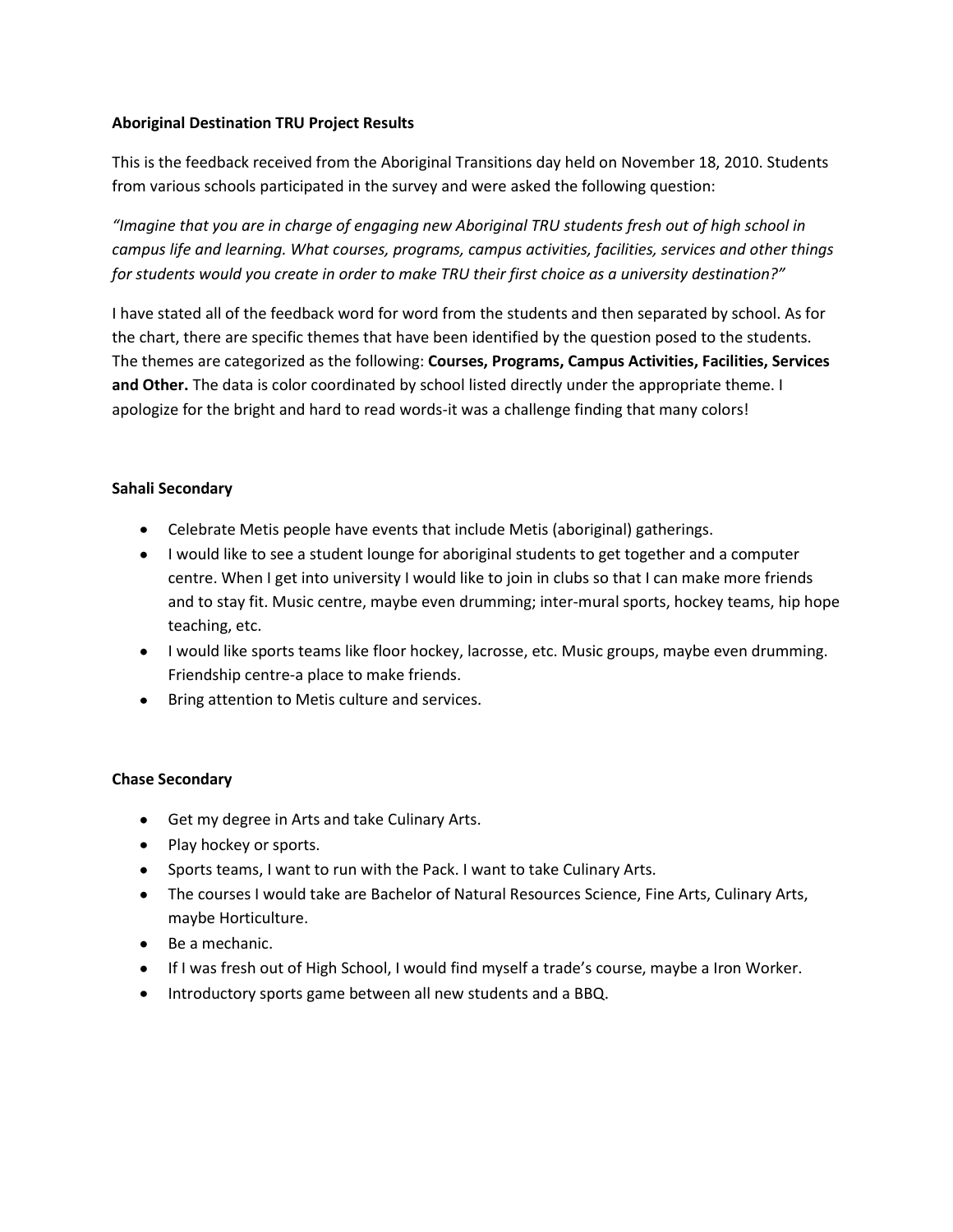## **Barriere Secondary**

- Making classes more fun, better relationships with professors.
- Art courses (drawing, painting, etc.) and science (diagnostic, medical)
- I want to do Culinary Arts and become a chef.
- Some things I'd like to do are the AA & Youth Counselling for these categories and reasons: Drugs and alcohol, abuse/anger, depression and alone. The reasons are some are afraid, nowhere else to go and youth need advice.

# **Valleyview**

- I would like to show the students a sample of all courses if they choose and have opportunities to go into a class possibly and observe. Interactive workshops and activities to get the students interested. Also, a portion of the tour to talk about future goals you can achieve here at TRU.
- A lot of variety of courses.
- I want to see a Firefighter program.
- Show them the great courses and opportunities they can have by coming; the different directions they can go with the different programs; the different clubs to support everyone's interests; a group to discuss first nation heritage.
- I want to see more of First Nations Culture.
- Show students where the graduated students are presently. (What jobs they have, what degrees they got, etc.)
- Center for family to come and visit out of town students that are going to TRU.
- I would display an example of each course and have members of each course described the course in detail.

## **Westsyde**

- To have a potluck and pow wow monthly.
- What sporting events offered?
- I honestly think if I were working here and I were to show people how to have fun and achieve, I would probably chose to have different types of activities showing people about what you can learn. Show them what happens after university and how awesome life is when you have everything together. Maybe be able to invent new things for TRU such as, instead of your stuff everywhere, it could have personal organizers. Organize something of an idea to create your own.
- Learning aboriginal languages; pre-graduating people to come in and be mentors; trips to places.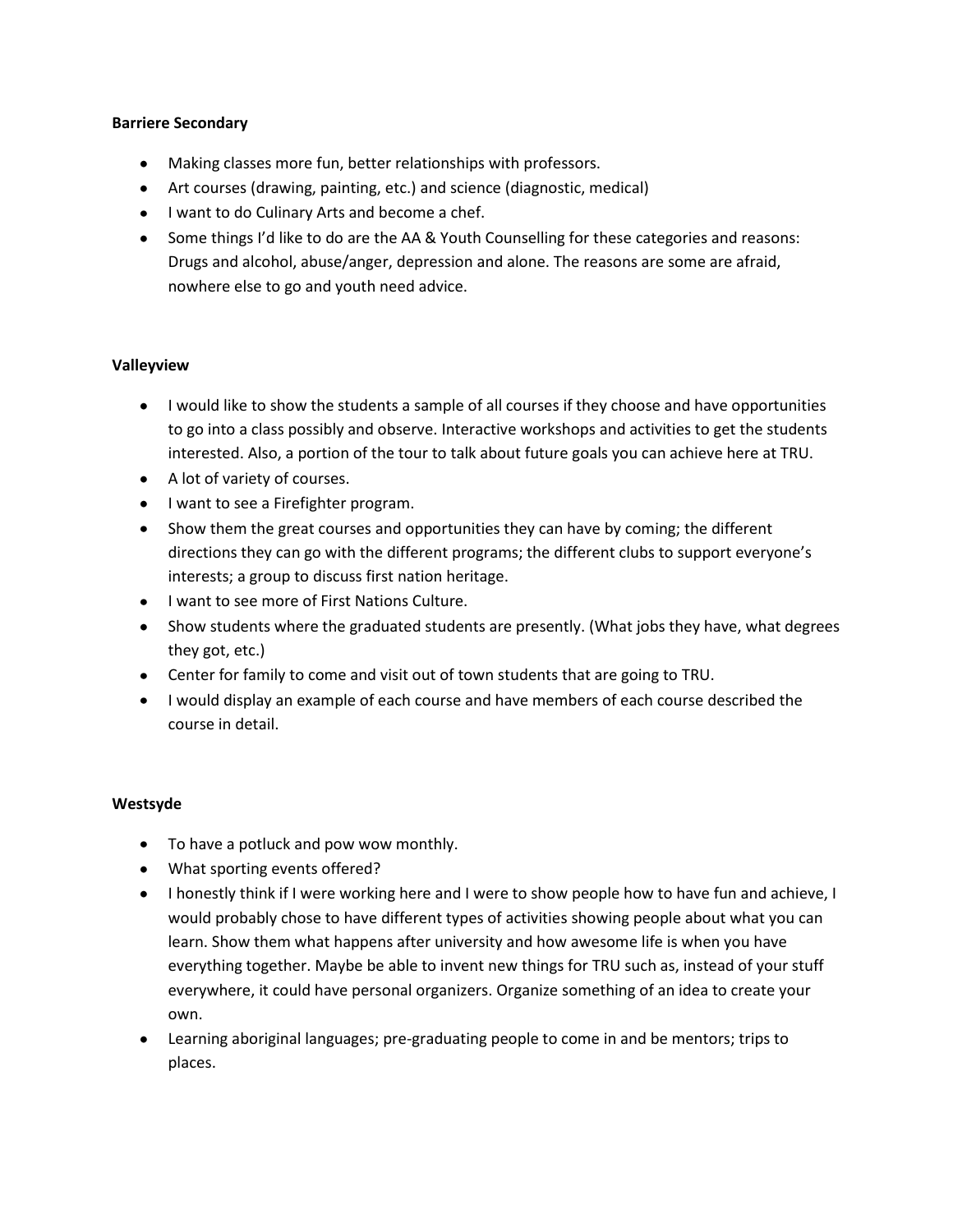Have a pow wow monthly, give people moccasins. I would like to go into Nursing, so I would be looking for that.

# **South Kamloops Secondary**

- I would make more opportunities for the guys and girls who don't have any and help the athletics get the sports they want.
- If I were in charge of the new Aboriginal student's fresh right out of high school in campus life and learning, I would make a girls hockey team and field hockey team. Then I personally would have TRU as my number one choice. Also, I would make trips to high schools to help students out with all the do's and don'ts with going to University because personally I am very confused.
- Maybe you could have a tour of the kitchen for people that are into the culinary program.
- I would like to see your History programs like First Nations, Canadians and World History.
- I would show the whole school, campus, etc. to try and get anyone interested in coming to this thing. Show a little bit of everything for everyone to look at.
- First Nation art group.
- I would show them the whole school.
- Show the Culinary Arts programs and have lots of bannock.
- I want to see more of First Nations culture.
- I would show whatever they are interested in, answer any questions; would like to see theatre performance, anything to do with acting.

## **Beattie Secondary**

- By having a more extensive Art courses (graphic, aboriginal, psych, ect.)
- Courses in Aboriginal languages would be good.
- I would love for TRU to add a First Nations Medicine Course. With that, I will be knowledgeable of both my backgrounds medicine practices!
- Everything, education, all classes people are interested in. Activities on campus and culture, history classes.
- More arts in the art building, graphic designing.

## **Twin Rivers**

- I would like TRU to be my university because it is close to home and I like the art programs. Please take care of me.
- Have an indoor pow wow, sweet lodge and first Nations history workshops.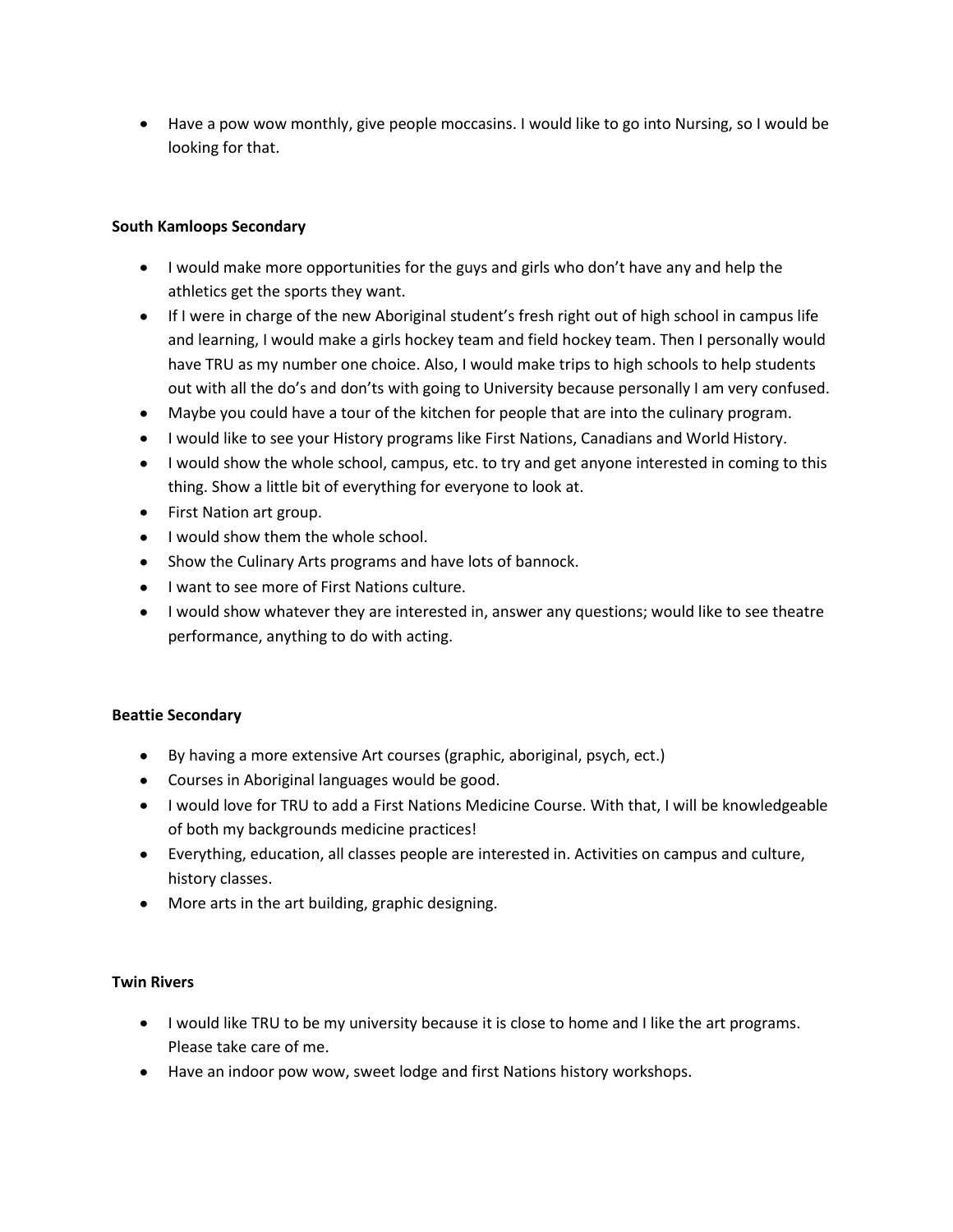#### **Elders**

- Education, counselling and a number of mentor support. Plenty of tutors, gatherings to acquaint one another before and after semesters.
- Participate in sports activities, if you are in good health. Join a debate team, join a study group from your classes and be active.

#### **Trec**

- What would I need to get into business?
- I want to go into the arts and become an arts teacher.

## **St.Ann's Academy**

Aboriginal youth services such as guidance councillors

#### **Four Directions**

- A hip hop dance/music production; classes and programs such as advanced road construction, heavy equipment, peer helping groups, aboriginal history/traditions and business marketing.
- Does TRU have first Nation Support workers?
- To have round dances and pow wow's more often.
- Have more native support workers.
- I'd like to see lots of OMMA training, then I'd come for sure.
- Hockey schools, lessons and ice time.
- I think something that would be interesting would be to have an aboriginal student pow wow that everyone could attend to that everyone could get a taste of the first nations culture.
- More native art around here.
- I think TRU should have more Native support workers and more safe places to go to.
- Get a free laptop once you enrol.
- Day care

#### **Clearwater**

Campus: inter-mural sports (lots of them), more choices of places to eat on campus, events and activities or clubs to attend (no matter what you interests are). Classes: small classes, lots of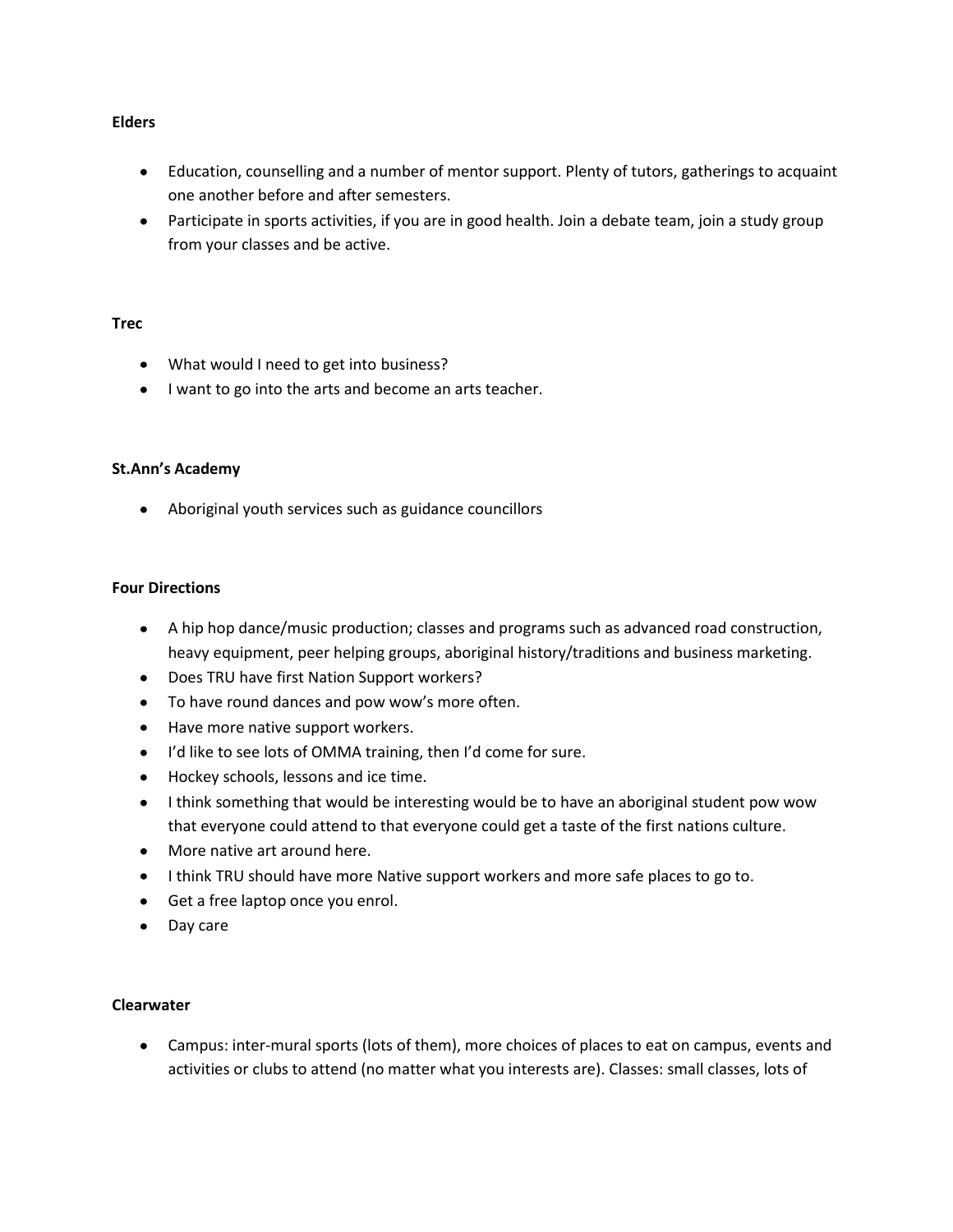opportunities to get assistance if needed, large variety of courses so that even if you can't get your Bachelors you are still able to start here and then transfer.

- Small classrooms so that you can get a chance to learn more; awesome club that everyone go to. I would go because of the football or basketball team and it's a very nice campus.
- I would be interested in going into sports like basketball, soccer and badminton if its available. I would also like to try out for anything new that I haven't ever tried before. I'm looking to go for my BA of Social work. I would like to be involved in other volunteering activities. I would like to see other activities that help people understand their life and help them to get involved in the community. Also to have clubs that travelled around the world and helped us learn firsthand about the other cultures in the world.
- Unique studies courses/vet school.
- I would like to see what it would be like to learn about what I want to study more.
- Organized dances, other organized extracurricular activities. Smaller classrooms and more one on more time with the teachers.
- I would like to see TRU be more widely known because then I can trust to say that I got a degree here and everyone will know which University it is.
- I would have courses on teaching people on having a good self esteem and how to help others. I would also have a special course on teaching others about everything on drugs and alcohol. Not just the main fact about all of them because that's something we all need to know which is main facts-what they do and how there made and how they affect us physically and mentally.
- Some clubs I want to join, volleyball (sports) and different volunteer programs. With the schooling I am looking forward to seeing if there will be a hair dressing program.
- A soft ball team, badminton, psychology and message therapist.
- I believe that TRU should have smaller classes and a longer study break. I am interested in taking part in volleyball.
- Computer animation courses or computer engineer; activities like hockey or tennis, badminton; facilities are fine; the services are good.

## **Norkam**

- People could come to TRU for the wide variety of courses
- In order to engage Aboriginal students I would be sure that the university is welcoming and supportive of all educational goals. I would achieve this by offering tutoring services, support groups to meet friends and faculty. A positive inviting environment would be to attract Aboriginal students to TRU.
- If I were a new student TRU student, I think there should be more music courses because nowadays a lot of people are more interested in playing music and starting their own band. There should be a music theory class, a class so that people can actually play music and a class so people can talk about their interests.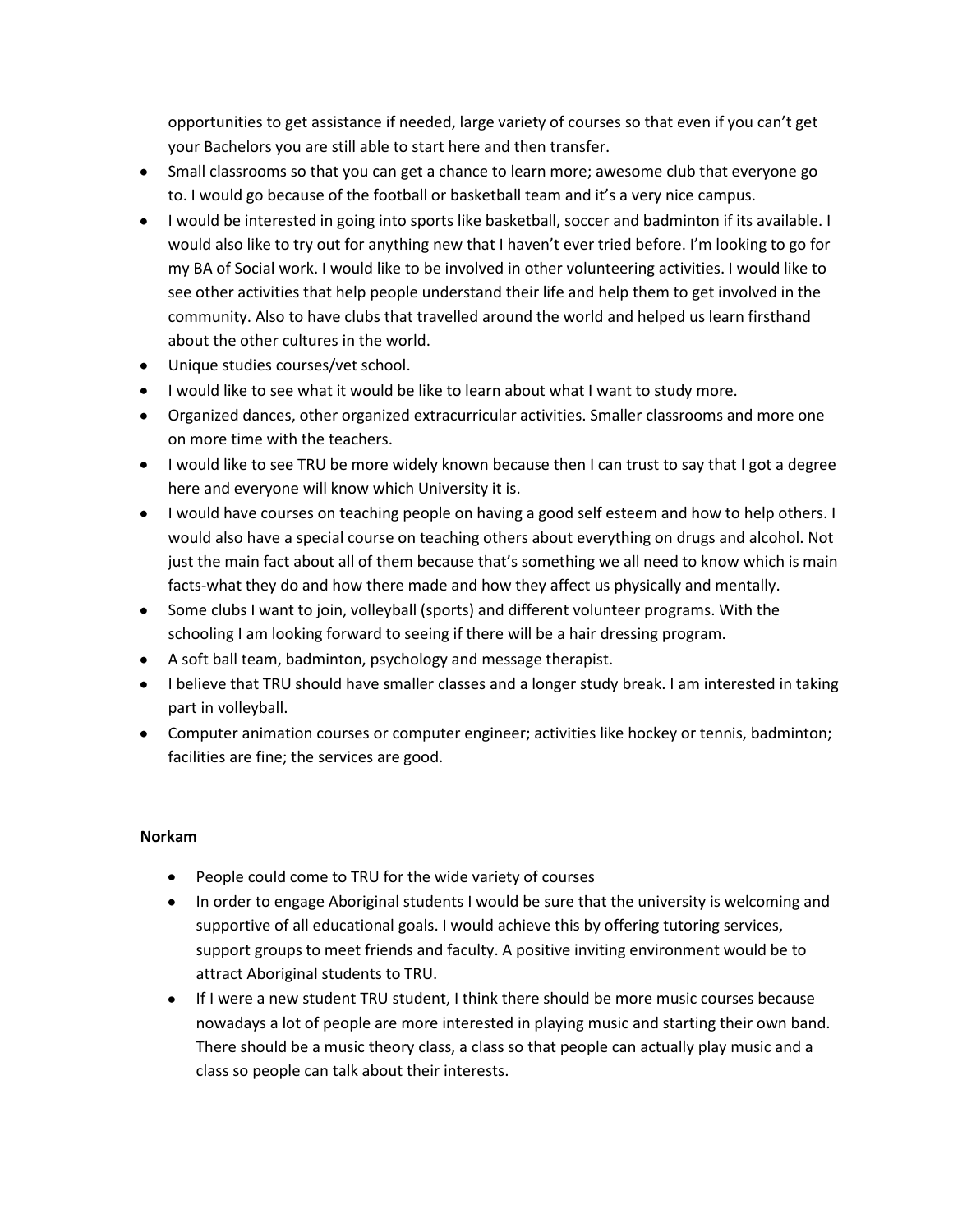- I would choose TRU as my place to learn because of its convenience and because of how familiar I am with the grounds. My career choice is to work somewhere in artistry and I know that TRU does offer subjects in that field.
- What I like is the specified building where I can get help and hangout after classes to meet other students like me.
- I would create a music program that incorporates traditional aboriginal music with today's pop charts. I would also start a Pride Program where students can learn about their heritage and also be proud of it.
- I would be interested to come to TRU if they made up a huge pow wow to show they respect our culture, maybe if they had some cool clubs to attend.
- In order to make TRU their first choice as a university destination, I would show them the courses available, how to apply, show them that it is a friendly environment and how you can take your skills to higher levels here.
- I think having a sorority would be cool, this way you can live and meet new people that have a common interest with you.
- I would tell everyone who comes on this tour about the large amount of courses that are available to them; there would also be hands on demo's of courses to allow students to see if this is the right course for them.
- Needs a big room with arcade games, pool table, football, xbox 360. Needs an epic workout room need a person in every room to help and if they don't have a course they will set it up for you, as well as a Taco Bell on campus.
- Nice people create an environment that is fun and an easier learning experience. I would be very interested in having a group or class where you help the environment and travel to foreign countries. Intramurals and sports.
- Awesome place to learn wouldn't have to move out of town.
- I would like heavy duty mechanics course, need people in every room for student support and need a wrestling program.
- It has a good culinary school.
- I would not change a thing. The people are amazing and friendly. This is my top pick for university for aboriginal students, keep up the good work!
- I would like to see an Arts Program and to join in groups such as sports teams like basketball and have a sorority.
- All that I need to come here is already here for me. But music is in a lot of my young adult's heads. Maybe you could make a music section with hip-hop, dance all sorts of stuff so kids could further their careers in the music business.
- What would make me interested to come to TRU is to see more aboriginal culture belongings here such as more art work done by the students here. Another thing is more on campus housing for aboriginals. Or even I would like a better look at the activities/gatherings that are being held here.
- I would be interested to go to TRU if they put together a pow wow or a pot luck and to show the different cultures and show their respect for everybody.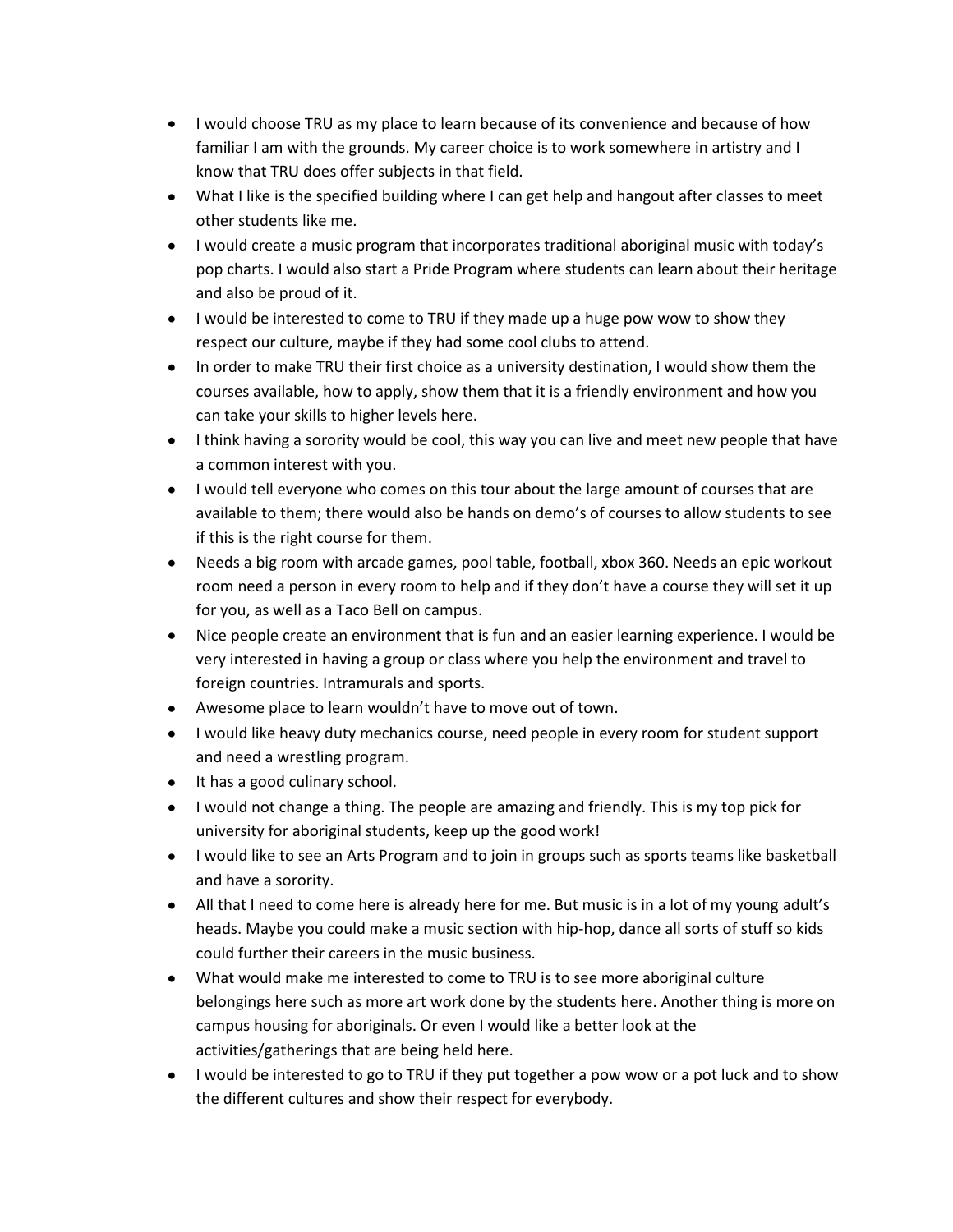| Sahali Secondary-Blue           | <b>Twin Rivers-Teal</b>     |
|---------------------------------|-----------------------------|
| Chase Secondary-Red             | <b>Flders-Dark Green</b>    |
| <b>Barriere Secondary-Green</b> | Trec-Maroon                 |
| Valleyview-Orange               | St.Ann's Academy-Mustard    |
| Westsyde-Purple                 | <b>Four Directions-Pink</b> |
| South Kamloops-Brown            | Clearwater-Black            |
| Beattie Secondary-Light Green   | Norkam-Rose                 |

| <b>Courses</b>                | <b>Programs</b>           | <b>Campus Activities</b>   | <b>Facilities</b>        | <b>Services</b>        | Other                 |
|-------------------------------|---------------------------|----------------------------|--------------------------|------------------------|-----------------------|
| The courses I would           | <b>Bring attention to</b> | <b>Celebrate Metis</b>     | <b>Friendship centre</b> | AA & Youth             | <b>Making classes</b> |
| take is Bachelor of           | Metis culture and         | people-have                | to make new              | <b>Counselling for</b> | more fun, better      |
| <b>Natural Resources</b>      | services                  | events that include        | friends                  | drugs and alcohol      | relationships with    |
| Science, Fine Arts,           |                           | <b>Metis gatherings</b>    |                          |                        | professors            |
| <b>Culinary Arts, maybe</b>   |                           |                            |                          |                        |                       |
| Horticulture                  |                           |                            |                          |                        |                       |
| Get my degree in arts         | Interactive               | Join clubs and stay        | <b>Centre for family</b> | Abuse,                 | Go into a class and   |
| and take culinary             | workshops and             | fit. Intramural            | to come visit            | depression,            | observe               |
|                               | activities to get         | sports such as             | from out of town         | anger and being        |                       |
|                               | students involved         | lacrosse and               |                          | alone                  |                       |
|                               |                           | hockey                     |                          |                        |                       |
| I want to take Culinary       | <b>Talk about future</b>  | Hip hop teaching,          | Have a tour of           | <b>Youth need</b>      | Show them the         |
| Arts                          | goals you can             | dancing-music              | the Culinary             | advice because         | great courses and     |
|                               | achieve if you go         | centre for                 | kitchen for              | they're scared         | opportunities they    |
|                               | to TRU                    | drumming                   | people that want         | and afraid             | have by coming        |
|                               |                           |                            | to go into               |                        |                       |
|                               |                           |                            | Culinary                 |                        |                       |
| I want to be a                | Different clubs for       | I want to see more         | Would like to see        | Create more            | <b>Show students</b>  |
| mechanic                      | everybody's               | <b>First Nations</b>       | the theatre              | opportunities for      | where the             |
|                               | interests                 | Culture                    | performance,             | people who don't       | graduates are and     |
|                               |                           |                            | anything to do           | have the help          | how successful they   |
|                               |                           |                            | with acting              |                        | are when coming to    |
|                               |                           |                            |                          |                        | <b>TRU</b>            |
| <b>Trades courses or Iron</b> | A group to discuss        | <b>Introductory sports</b> | Have an                  | Counselling and a      | The different         |
| Worker                        | first nation              | games and                  | aboriginal lodge         | number of              | directions they can   |
|                               | heritage                  | welcome BBQ                |                          | mentor support         | go with all the       |
|                               |                           |                            |                          |                        | different programs    |
| Science-diagnostic,           | Art                       | Play hockey and            | More native up           | Plenty of tutors       | I would show          |
| medical                       | courses/programs/         | sports                     | around the               |                        | students how          |
|                               | (drawing, painting,       |                            | campus                   |                        | awesome life is       |
|                               | etc.)                     |                            |                          |                        | after university and  |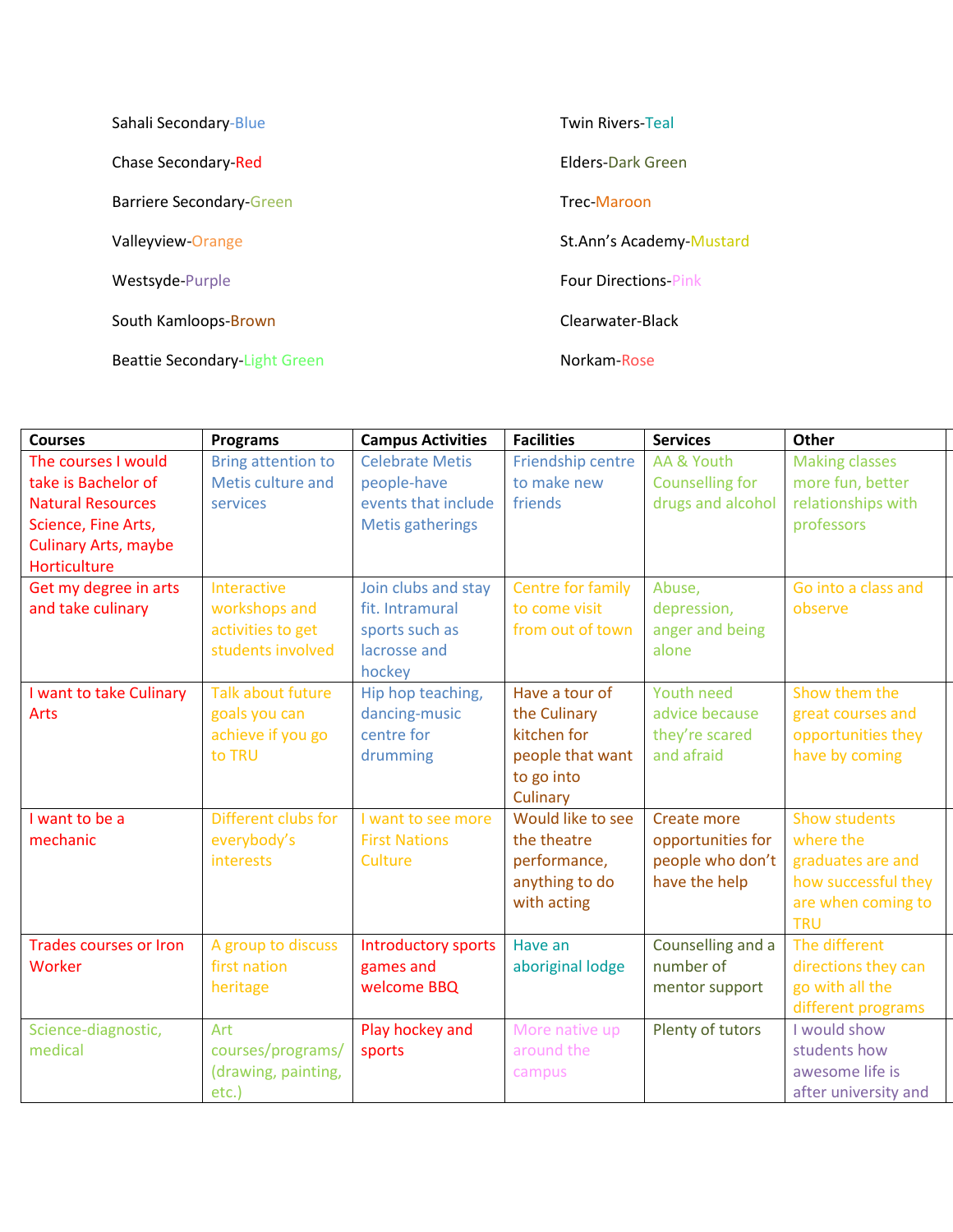|                                                                                                                                                             |                                                                                                                 |                                                     |                                                                                                           |                                                                                                                                           | when you have<br>everything together                                                                                    |
|-------------------------------------------------------------------------------------------------------------------------------------------------------------|-----------------------------------------------------------------------------------------------------------------|-----------------------------------------------------|-----------------------------------------------------------------------------------------------------------|-------------------------------------------------------------------------------------------------------------------------------------------|-------------------------------------------------------------------------------------------------------------------------|
| I want to take Culinary<br>Arts and become a<br>Chef                                                                                                        | All the sporting<br>events offered                                                                              | I want to play<br>sports and run<br>with the Pack   | Day Care                                                                                                  | Aboriginal youth<br>services and<br>guidance<br>counsellors                                                                               | Pre-graduating<br>people come in to<br>be mentors                                                                       |
| I want to see a variety<br>of courses                                                                                                                       | Learning aboriginal<br>languages                                                                                | To have a potluck<br>and pow wow<br>monthly         | More choices to<br>eat on campus                                                                          | Peer helping<br>groups                                                                                                                    | Take trips to<br>different places                                                                                       |
| Offer Firefighter's<br>course                                                                                                                               | Help students get<br>the athletics they<br>want                                                                 | Have a pow wow<br>monthly, give<br>people moccasins | It's a very nice<br>campus                                                                                | Does TRU have<br>first Nations<br>support workers?                                                                                        | I would make trips<br>to high school<br>students to let them<br>know the do's and<br>don'ts when going<br>to University |
| I would display an<br>example of each course<br>and have members<br>speak about it<br>separately                                                            | I would make a<br>girls hockey team<br>and field hockey<br>team, then I would<br>have TRU has my<br>number 1    | I want to see more<br>of First Nations<br>culture   | What I like is the<br>specified<br>buildings I can<br>get help and<br>meet with other<br>students like me | Have more<br><b>Native Support</b><br>workers                                                                                             | I would tour the<br>whole school,<br>campus, etc, to try<br>and get everyone<br>interested                              |
| I would like to go into<br>Nursing so I would be<br>looking on information<br>for that                                                                      | I would like to see<br>your History<br>programs like First<br>Nations,<br>Canadians and<br><b>World History</b> | <b>Activities on</b><br>campus and<br>culture       | Make a music<br>room for<br>students to go<br>and play their<br>instruments                               | I think TRU<br>should have<br>more Native<br><b>Support workers</b><br>and more safe<br>places to go                                      | I would show them<br>the whole school                                                                                   |
| Courses in aboriginal<br>languages would be<br>good                                                                                                         | <b>First Nations Art</b><br>group                                                                               | Have an indoor<br>pow wow                           | More on campus<br>housing for<br>aboriginal<br>students                                                   | Day Care                                                                                                                                  | More arts in the<br>building, graphic<br>designing                                                                      |
| I would love for TRU to<br>add a First Nations<br><b>Medicine course-I</b><br>would be<br>knowledgeable of both<br>my backgrounds and<br>medicine practices | Show the Culinary<br>Arts programs and<br>have lots of<br>bannock                                               | <b>First Nations</b><br>history workshops           |                                                                                                           | I would like to<br>see activities that<br>help people to<br>understand their<br>life and help<br>them get<br>involved in the<br>community | I would choose TRU<br>because it's close to<br>home                                                                     |
| <b>History classes</b>                                                                                                                                      | By having more<br>extensive art<br>courses (graphic,<br>aboriginal, etc)                                        | Round dances and<br>pow wow's more<br>often         |                                                                                                           | Courses for<br>people with low<br>self esteem<br>issues and how<br>to help others                                                         | Gatherings to<br>acquaint one<br>another before and<br>after semesters                                                  |
| Information on going<br>into Business                                                                                                                       | I like the arts<br>programs                                                                                     | Hockey schools,<br>lessons and ice<br>time          |                                                                                                           | Teaching people<br>about drugs and<br>alcohol; not just                                                                                   | I'd like to see lots of<br><b>OMMA</b> training,<br>then I'd want to                                                    |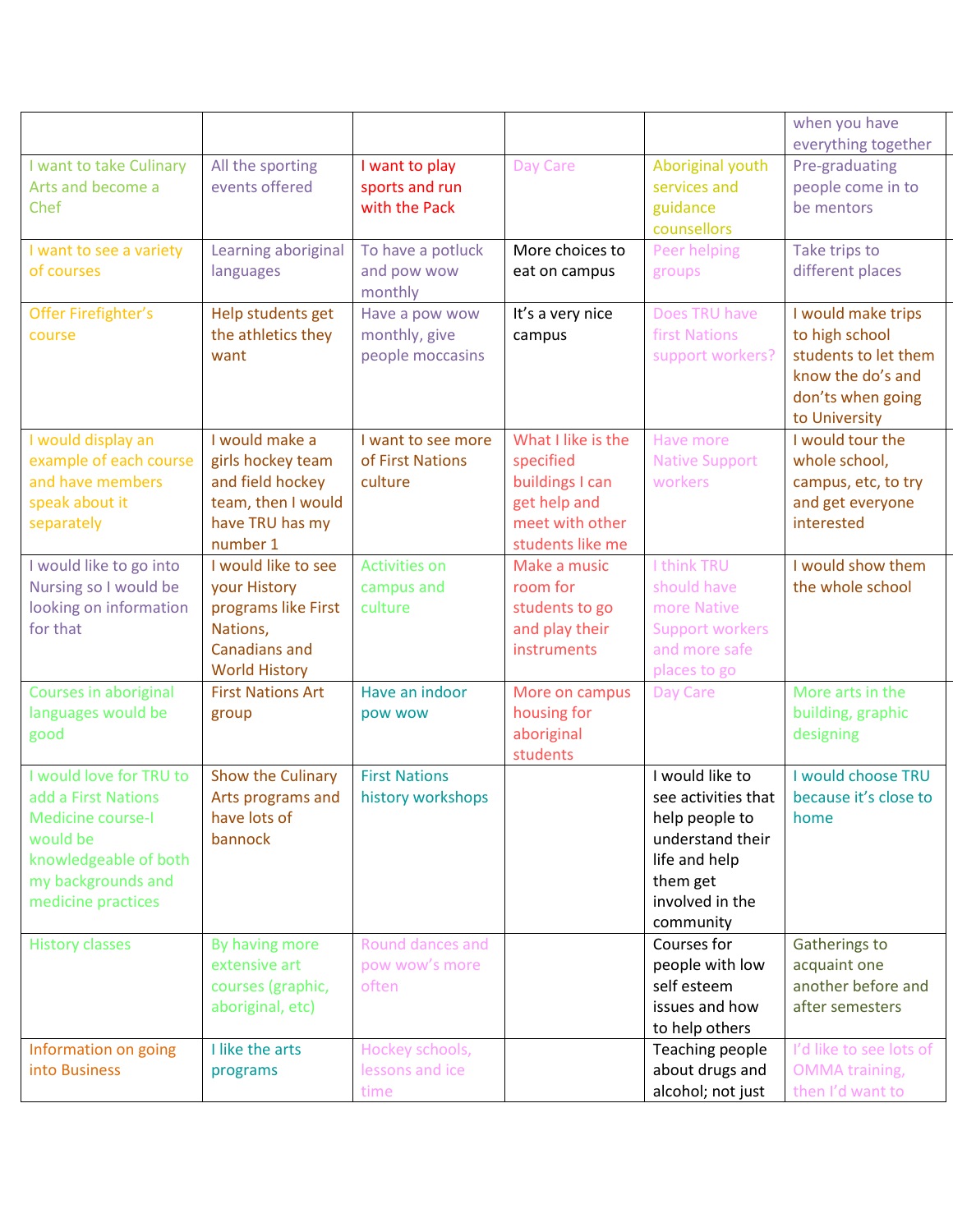|                                                  |                                    |                                          | the main facts<br>but how they are<br>made and what<br>they do to your<br>body | come                              |
|--------------------------------------------------|------------------------------------|------------------------------------------|--------------------------------------------------------------------------------|-----------------------------------|
| I want to go into the<br>Arts and become a       | Join a debate                      | Aboriginal student<br>pow wow that       | Tutoring services,                                                             | Get a free laptop                 |
| teacher                                          | team, study group<br>and be active | everyone could                           | support groups<br>and meet with                                                | once your enrol                   |
|                                                  |                                    | attend so they                           | faculty                                                                        |                                   |
|                                                  |                                    | could get a taste of                     |                                                                                |                                   |
|                                                  |                                    | our culture                              |                                                                                |                                   |
| Courses such as                                  | Participate in                     | Events and                               | <b>Student support</b>                                                         | Smaller classes so                |
| advanced road                                    | sports programs                    | activities to attend                     | programs                                                                       | you can get the                   |
| construction, heavy                              |                                    | on campus                                |                                                                                | assistance you need               |
| equipment, aboriginal                            |                                    |                                          |                                                                                |                                   |
| history and business                             |                                    |                                          |                                                                                |                                   |
| marketing                                        |                                    |                                          |                                                                                |                                   |
| I'm looking to go for<br>my BA of Social Work    | Intramural sports                  | I would make sure<br>that the university |                                                                                | I would like to be<br>involved in |
|                                                  |                                    | is welcoming and                         |                                                                                | volunteering for                  |
|                                                  |                                    | supportive of all                        |                                                                                | activities                        |
|                                                  |                                    | my goals                                 |                                                                                |                                   |
| Unique study courses                             | Football or                        | Huge pow wow so                          |                                                                                | Have clubs that                   |
| and vet school                                   | <b>Basketball team</b>             | people can respect                       |                                                                                | travel around the                 |
|                                                  |                                    | our culture                              |                                                                                | world and help us                 |
|                                                  |                                    |                                          |                                                                                | learn firsthand                   |
|                                                  |                                    |                                          |                                                                                | about the other                   |
| I am looking forward to                          | I would be                         | See more                                 |                                                                                | cultures<br>Like to see what it   |
| see if there will be a                           | interested in                      | aboriginal culture                       |                                                                                | would be like to                  |
| hair dressing program                            | sports like                        | around campus-                           |                                                                                | learn about what I                |
|                                                  | basketball, soccer                 | have art work                            |                                                                                | want to study more                |
|                                                  | and badminton if                   | posted around the                        |                                                                                |                                   |
|                                                  | it's available                     | school                                   |                                                                                |                                   |
| I'm interested in                                | Organized dances                   | To have a pow                            |                                                                                | Smaller classes with              |
| psychology and                                   | and extracurricular                | wow or pot luck to                       |                                                                                | more one on one                   |
| message therapist                                | activities                         | show the different                       |                                                                                | learning                          |
|                                                  |                                    | cultures and                             |                                                                                |                                   |
|                                                  |                                    | respect to                               |                                                                                |                                   |
|                                                  | Clubs such as                      | everyone                                 |                                                                                | I would like to see               |
| <b>Computer Animation</b><br>courses or Computer | volleyball and                     |                                          |                                                                                | TRU become more                   |
| Engineer                                         | different volunteer                |                                          |                                                                                | widely known so                   |
|                                                  | programs                           |                                          |                                                                                | then I can trust to               |
|                                                  |                                    |                                          |                                                                                | say that I got a                  |
|                                                  |                                    |                                          |                                                                                | degree here.                      |
|                                                  |                                    |                                          |                                                                                | Everyone will then                |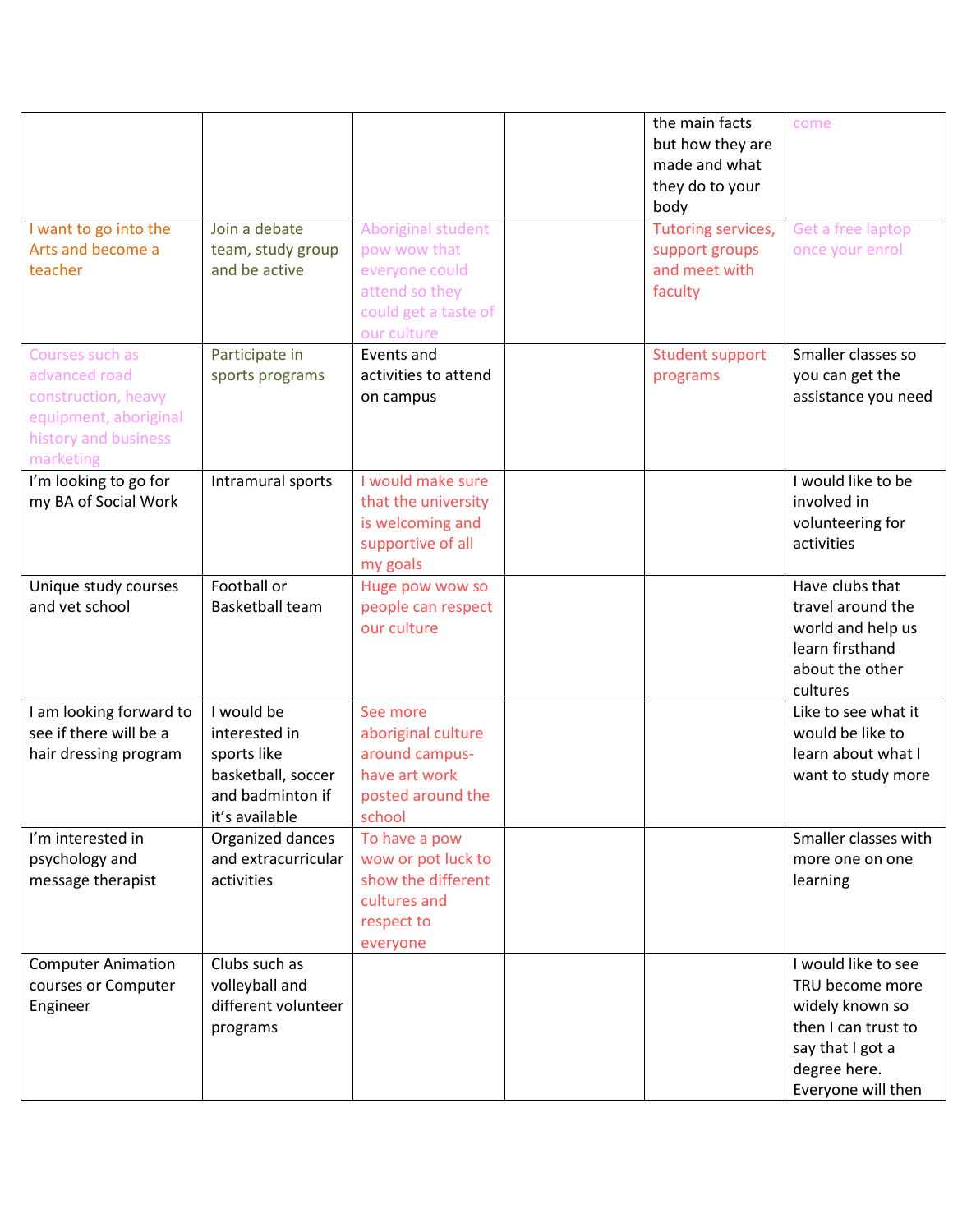|                             |                        |  | know which                 |
|-----------------------------|------------------------|--|----------------------------|
|                             |                        |  | University it is           |
| People could come to        | A soft ball team       |  | I believe TRU should       |
| TRU for the wide            | and badminton          |  | have smaller classes       |
| variety of courses          |                        |  | and longer study           |
|                             |                        |  | breaks                     |
| <b>Heavy duty mechanics</b> | I am interested in     |  | A positive inviting        |
| course                      | taking part in         |  | environment would          |
|                             | volleyball             |  | be to attract              |
|                             |                        |  | Aboriginal students        |
|                             |                        |  | to TRU                     |
| A school that has a         | <b>Activities like</b> |  | My career choice           |
| good Culinary course        | hockey or tennis,      |  | would be                   |
|                             | badminton              |  | somewhere in               |
|                             |                        |  | artistry and I know        |
|                             |                        |  | that TRU does offer        |
|                             |                        |  | subjects in that field     |
| I would like to see an      | I think there          |  | I would show               |
| Arts program                | should be more         |  | students the               |
|                             | music courses;         |  | courses available          |
|                             | music theory class     |  | and how to apply as        |
|                             | where people can       |  | well as show them          |
|                             | play and talk          |  | the friendly               |
|                             | about their            |  | environment and            |
|                             | interests              |  | how you can take           |
|                             |                        |  | your skills to a           |
|                             |                        |  | higher level               |
| Music so students can       | I would create a       |  | Hands on courses to        |
| further careers in the      | music program          |  | see if this is the right   |
| music business              | that incorporates      |  | course for you             |
|                             | traditional            |  |                            |
|                             | aboriginal music       |  |                            |
|                             | with today's pop       |  |                            |
|                             | chart                  |  |                            |
|                             | <b>Start a Pride</b>   |  | Needs a big room           |
|                             | program where          |  | with arcade games,         |
|                             | students can learn     |  | pool table, football,      |
|                             | about their            |  | xbox 360. Needs an         |
|                             | heritage and be        |  | epic workout room          |
|                             | proud of it            |  | and someone to             |
|                             |                        |  | help you out; have a       |
|                             |                        |  | <b>Taco Bell on campus</b> |
|                             | I think a sorority     |  | Awesome place to           |
|                             | would be cool that     |  | learn, wouldn't have       |
|                             | way you can live       |  | to move out of town        |
|                             | and meet new           |  |                            |
|                             | people that have a     |  |                            |
|                             |                        |  |                            |